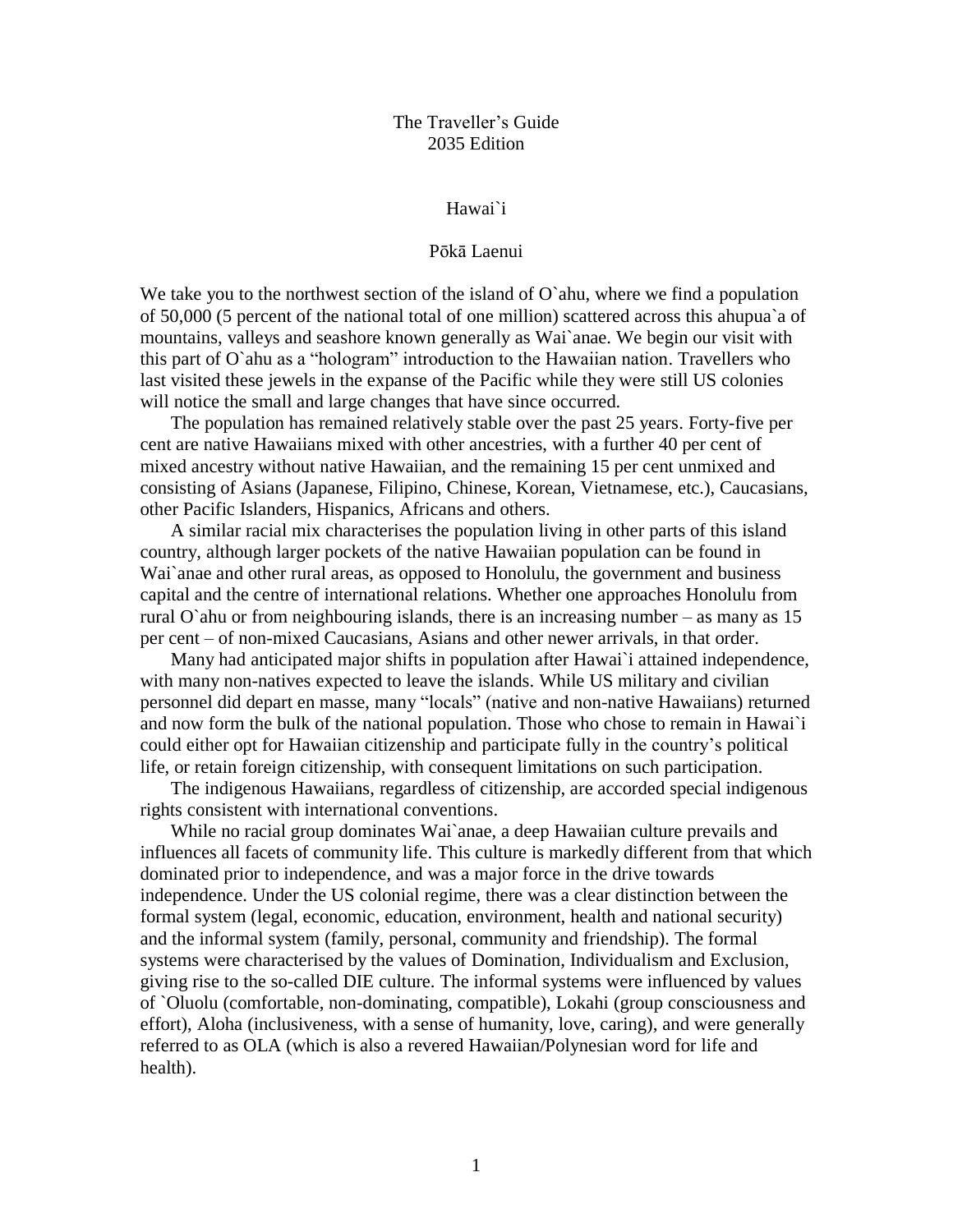Finding that DIE culture was driving relationships in national and international affairs and in the natural and human environment, as well as economic conditions, health systems and virtually all other formal systems, towards collapse or termination, the nation engaged in a concerted exploration for an alternative value system. Hawaiian deep culture, very much alive, had extended far beyond the descendants of the original Hawaiians.

This deep culture, which called for cooperation, caring, sharing and respecting individuality while cherishing the value of the collective, had proven effective in accepting and appreciating the integration of races, religions and viewpoints. An OLA economic system was surviving and thriving in the local communities. During the dreaming phase of their decolonisation (the third phase, following the recovery/rediscovery and the mourning phases<sup>1</sup>), the independence "activists" called for a concerted effort to replace DIE with OLA in the formal systems. This paradigm shift was resisted initially, given the uncertainties and lack of experience among the bureaucrats running the formal systems.

Following vigorous discussion and examination of experiences in Hawai`i and elsewhere, appreciation grew of the possibilities of a shift from DIE to OLA. Widespread adaptation occurred in the laws guiding the judicial, economic, education, health and security systems.

This OLA orientation has made deep inroads into and helped change the Hawaiian lifestyle.

### Nature and OLA

 $\overline{a}$ 

Kumulipo is the native grand story, a telling in genealogical chant form of the evolution of the world from darkness (*po*) to light (*ao*), when water and land separated, bringing life from the sea to the land. In this story of origins, the people's first ancestors come from the natural environment and, as the generations unfolded, the people came into existence. Hawaiians have deep reverence for all aspects of the environment, all ancestors, personal guardian spirits and god figures. The Hawaiian relationship with nature is not one of domination and control, nor of stewardship, but of kinship, of family relationship, of caring for the wellbeing of a loved one. Sustainability is a small part of environmental policy. The overriding sense is that of honour, of responsibility, of caring for one's elders.

Before a large tree is removed for the placement of a home, great effort is made to consider alternative positioning, or in moving rather than destroying the tree. If the tree has to be moved or destroyed, a proper ceremony is generally in order, honouring the life of the tree. Likewise, great thought is given to selecting the place to grow large trees. Fish, net-harvested by local boats, are first fed at the *ko`a* (special fish-gathering places) and allowed to grow before the harvest. Older fish and those ripe with eggs are released back into the sea. The harvest is shared with those who assist the fisher folks in coming ashore (generally those too poor to afford their own canoe or skips for fishing).

This national policy is enshrined in the country's constitutional preamble:

<sup>&</sup>lt;sup>1</sup> See "Process of Decolonization", Chapter 11, by Laenui in <u>Reclaiming Indigenous Voice and Vision,</u> Edited by Marie Battiste, UBH Press 2000, in which all five phases of Decolonization is explained.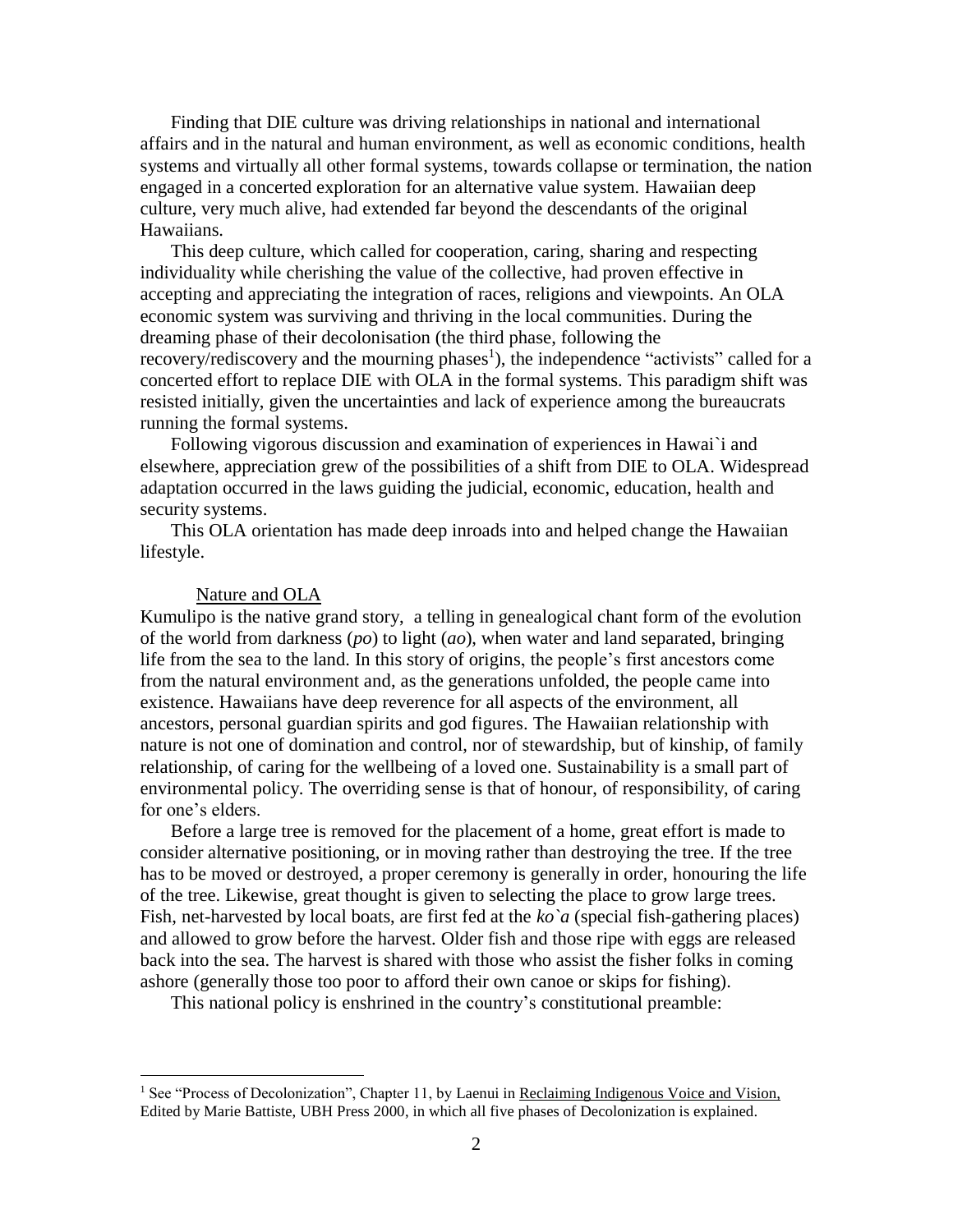We recognise all the divine elements of Hawai`i – life, change, fluidity, stability, humanity – and all the natural elements that give physical representation to those elemental forces, namely sun, wind, sky, fresh water and salt water, land, including the mountains and forests, and the people.

Many in the Wai`anae community, especially in their hula forms, revere the winds, each with its own name, the ocean waters, the tides whose timing and direction are familiar to the fisher-folks, and the plants and animals. For many families, these elements represent family ancestors and guardians.

Echoing a Gandhian view that there are enough resources for everyone's need but not for anyone's greed, the community understands that every environmental element needs to be protected and cared for to refresh the *mo`omo`o*. A *mo`o* is the lizard form of a foetus, and a *mo`omo`o* is a poetic reference to the generations within generations into perpetuity.

The transformation from DIE to OLA regarding the environment required a reevaluation of fee-simple ownership, of the commodification of nature, of the nature of the "commons" and of the Hawaiian concept of heightened appreciation of the spiritual presence in nature.

Today, Wai`anae has been able to transform its primary source of sustenance by returning to its natural environment, by protecting, cherishing and promoting it as part and parcel of the human family. Certain areas of Hawai`i, primarily Honolulu, have not been able to make the transition in the way the rural communities have.

The nation is making a concerted effort to return to its traditional *ahupua`a* system of cultivating the land and ocean, and is developing a clear appreciation of the interrelationship between them. Lands are being returned to agricultural production, and housing developments are being reversed and given over to food production. One tell-tale sign of this change is the conversion of previously grassed areas along roadways into vegetable and fruit gardens maintained by neighbourhood organisations.

## Economy and OLA

Hawai`i has taken control of its domestic as well as international economic systems. Under colonial rule, the US pre-empted all international relations, controlled banking and other finance institutions and prohibited even the printing of the local currency by the communities. Today, all international intercourse, including trade, tourism, international education, world sporting events and international conferences (important revenue factors for Hawaii), is based on treaties, conventions or executive agreements between Hawai'i and other nations and international organisations, without US intervention.

Large tracts of US military lands in Wai`anae (the US controlled approximately 30 per cent of Hawaii's lands), used for practice invasions of the Middle East, Asia and Central and South America or to store nuclear weapons and to house global military communication systems, have been returned to the Hawaiian population and by and large given over to agricultural production.

Hawai'i as a whole has witnessed the departure of the US military, with a consequent reduction of US revenues into the economy. On reflection, however, the people found that Hawaiian society suffered a net loss under US occupation. The massive military bases such as Schofield, Hickam, Wheeler, Pearl Harbour, Lualualei, Makua, were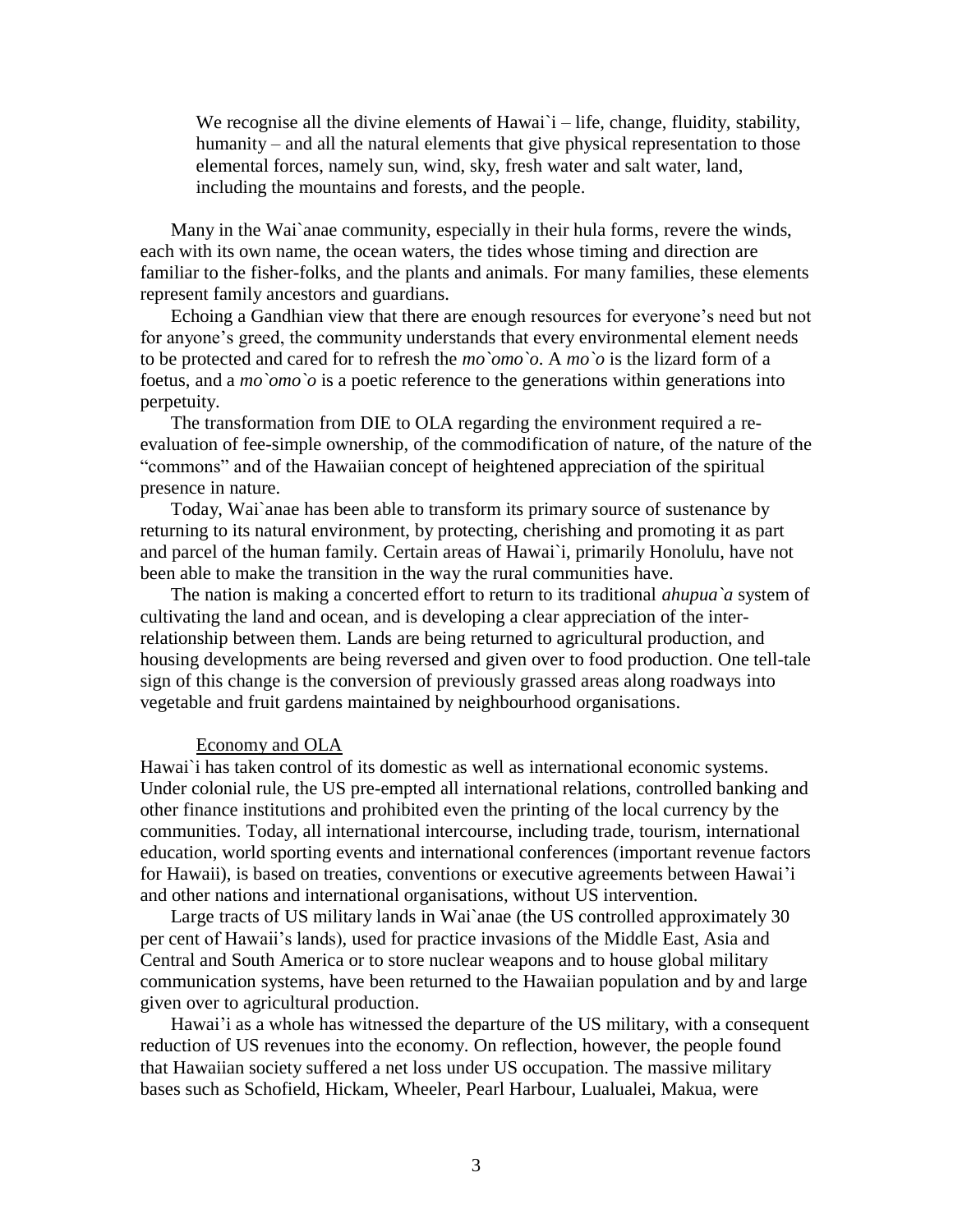previously used by the US military for nominal or no payment. The fair rental values for these lands, amounting to hundreds of millions of dollars, went unpaid for over 100 years.

The return of these lands to the Hawaiian population was a major boost to the selfsufficiency of the nation. Some of the lands have had to undergo cleaning and remediation, for example the Pearl Harbour area from nuclear radiation, remnants of depleted uranium on Hawai`i island and other pollutants at Lualualei ammunition depot, the most extensively damaged US super-fund site.

Most of these lands have been converted to agriculture, as well as for residential use under a new scheme to house agriculturalists as close to their fields as possible. The mono-crop days of sugarcane or pineapple are over in Hawai`i. Instead, multiple crops are produced for local community consumption. Significantly, Hawai`i is now able to produce all its own taro and poi, a staple among early Hawaiian people. It now has a thriving dairy industry, an industry that had virtually died under US globalisation and free-trade programmes.

The national policy is one of independence through self-sufficiency, of meeting all the nation's needs and being free to engage in international trade for luxuries beyond the necessities of life. Thus, there is still an import trade in communications technology, education and entertainment, while the export trade is dominated by tourism, agricultural products and health promotion.

The surrounding Pacific now plays a much larger role in the Hawaiian economy. Not only is there renewed appreciation of the need to care for the shoreline, but Hawaiian jurisdiction has been extended through the creation of a 200-mile exclusive economic zone (Hawai`i has signed the Law of the Sea Treaty) around the Hawaiian archipelago, which has brought in its wake an expanded fishing industry to these islands. The Hawaiian government has invested in the protection of this zone, policing it against the long-line, seine net and other fishing methods used by foreign ships, with devastating consequences for the fish population. This renewed interest in fishing has given rise to new young masters of the sea, who combine Western and traditional fishing and seafaring methods. Interest in the sea is one of the most popular areas of study in public schools. Local ocean products now make up 30 per cent of the produce sold in Hawaiian markets, with a further 60 per cent made up of local agricultural products.

Barter has become popular in Hawaii. It started with the onset of the collapse of the Hawaiian and the world economy under the Bush II administration, a collapse that cast its shadow over the Obama administration in the US. The Hawaiian analysis was that the system was facing a currency and credit shortage, but certainly no shortage of human skills and talents, nor of natural environmental potential, let alone human needs. In response, the local economy incorporated two developments, one from the Hawaiian cultural practice of *kokua* (help, support), and the second from the new technology of rapid and simplified account keeping. *Hui*s, or organisations of families, and other types of cooperative (churches, civic clubs, cultural groups) formed to provide services or products to support the local community, eschewing currency and creating a new form of credit (credit with caring). Other communities have adopted similar "free exchange systems", called LETS or SEL in France.

These *hui*s sometimes combine to expand the resource base and cover a wider range of needs, so that the requirement to go further afield to meet one another's needs is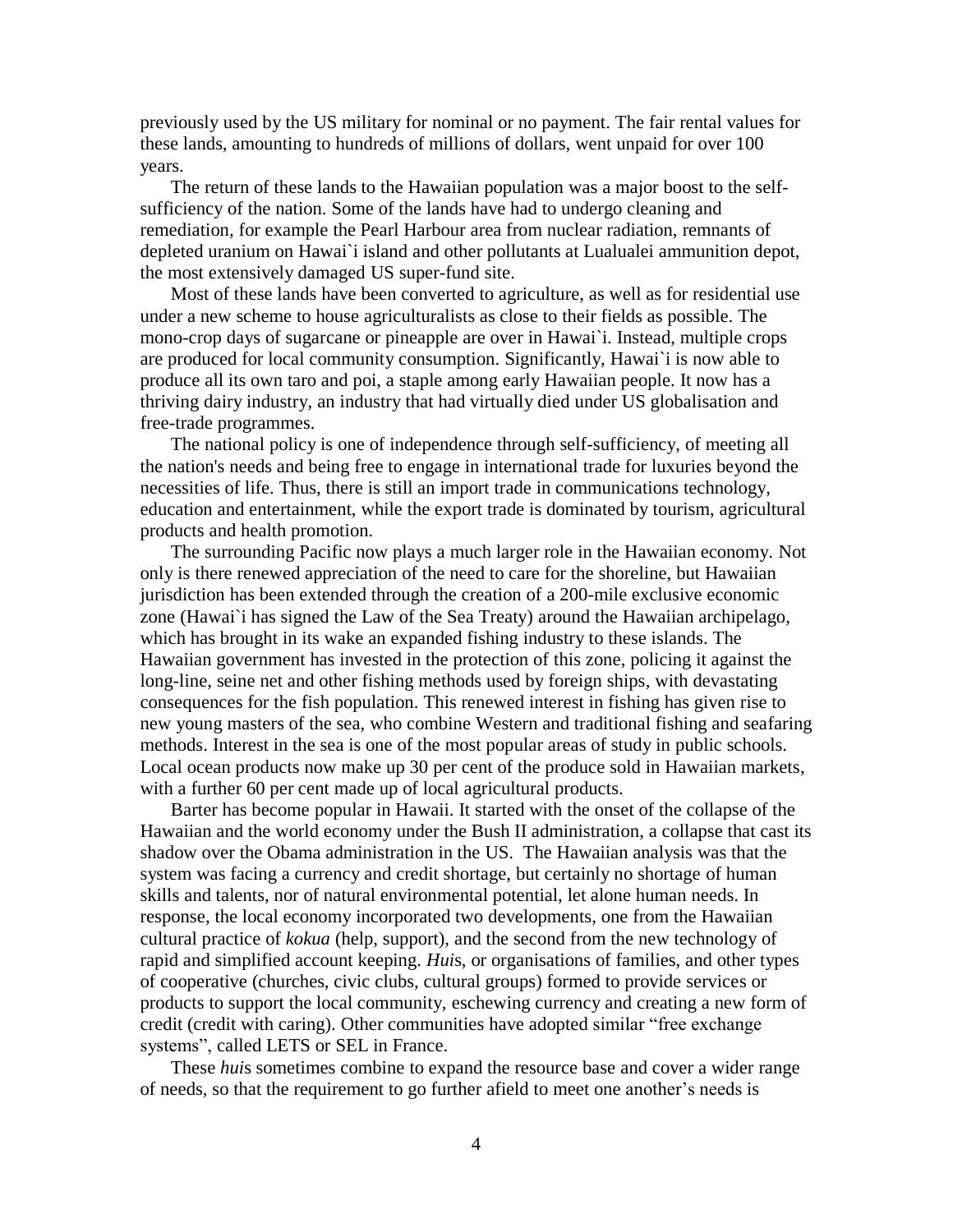reduced. Today, *hui*s commonly provide food products and service; medical and other healthcare; home repair, construction and general labour services; physical fitness and training; childcare; general and specialised education and tutoring; legal services; automotive and mechanical repairs; and electrical and plumbing services.

Money still plays a role in the economy as a convenient form of trade beyond the *hui*. In many employment fields, people are paid in Hawaiian Kala (\$dollar), with *hui*s interacting as banks, and one's hui credits equating to Kala should a member wish to make such exchanges. Hui economies are stronger in the rural areas such as Wai`anae, while the monetary system has greater influence as one gets closer to Honolulu.

International banking, on the other hand, is well developed and plays a major role in Hawai`i's economic life, with money and credit regularly flowing across international lines.

### National Security and OLA

One of the principle stumbling blocks in the move towards independence had been the security question, with US loyalists arguing that Hawaiian independence could never survive without US defence against foreign invasion.

Today, in Wai`anae, one can see the population engaged in various martial arts, as part of the national security plan. When asked how he expects to defend his country using his expertise in karate, a young lad said, "Karate keeps my mind and body sharp and healthy, keeps my resolve strong, and helps me to focus – very necessary, whether I'm acting as a trade negotiator, a peace intermediary, a mechanic, an airplane pilot or in armed combat to resist foreign military on our shores".

The Hawaiian security plan rests on five OLA principles.

- No aggressive weapons and force (no nuclear weapons on Hawaiian land; no rockets with a range of 200 miles beyond Hawaiian shores to defend against incoming weapons) and no offensive military force: The Hawaiian national guard, during the period of US hegemony, consistently outperformed its US military counterparts in training and mock combat. At independence, the technology, training and hardware remained with the guard units, and modernisation has been ongoing within the limitations of the five-point policy. As such, Hawai`i has been able to maintain a protective umbrella against air or sea attack through its defence systems, but has no capacity to strike any main body of land, given its limited rocket capacity. Hawai`i has adopted an open inspection policy and invites other countries to verify its non-aggressive weapons.
- Self-sufficiency: This policy has resulted in reduced vulnerability to foreign trade and world production variations. Humanitarian compacts have been formed with various countries for essential aid, including food, medical care and disaster relief.
- No international military alliances: Foreign military cannot use Hawai`i's ports or bases, all arriving ships and planes are subject to open inspection, and neutrality is pursued in all military operations around the world. As a counterbalance, Hawai`i exports peace corps cadres around the world to assist countries engaged in military operations to arrive at peace. It also hosts the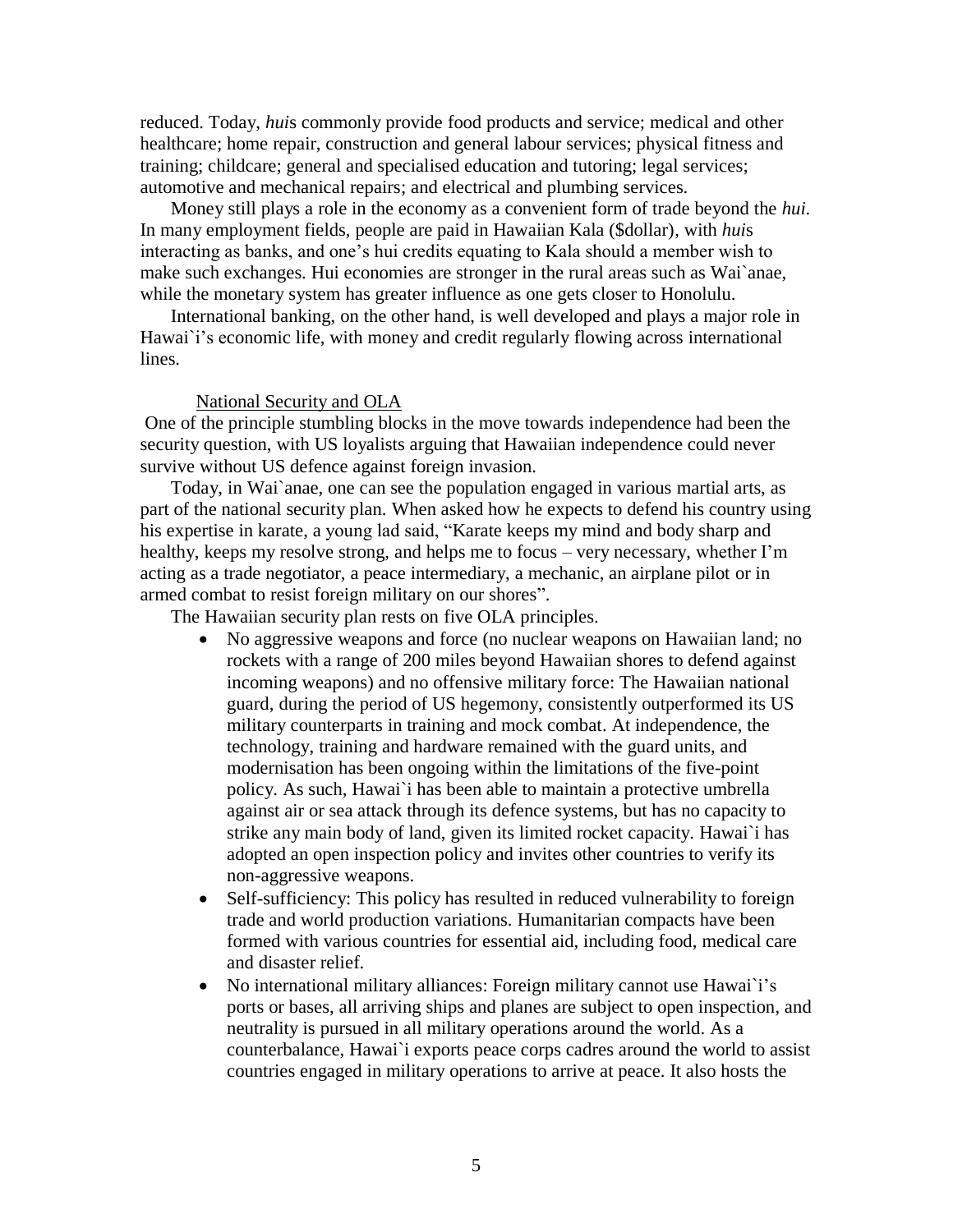East-West/North-South Peace Institute, which gathers peacemakers from countries facing various degrees of antagonism to study pathways to peace.

- Strong civil defence: This begins with a healthy and alert civil society, well trained to take part in a national resistance strategy against any invasion. The aim is to make it so costly for an invading force to land in and hold Hawai`i that in the end staying in Hawai`i will not be worth the losses an invading force would suffer. This defence would take the form of pre-organised insurgency across Hawai`i carried out by an active force of every able-bodied person from 12 to 65, infused with national pride and entrusted with specific responsibilities under the civil defence plan.
- International renown: The nation is developing Hawai'i's reputation among all nations as a place of peace, fairness and environmental appropriateness, as well as a place at the service of the world through the hosting of international organisations, trade and world education. It encourages development of international education institutions for training national leaders from across the world and from all cultures and religions.

This non-offensive five-point OLA strategy has already benefited Hawai`i in engendering an attitudinal change among the various countries visiting Hawai`i and in giving rise to invitations for Hawaii to cooperate with those countries in the following areas:

- China increased trade and exchanges of students in the fields of law, healthcare, language and culture
- North Korea cultural exchanges, family exchanges and reunions between north and south in Hawaii's Korean centres, sister-city relationships
- Cuba conference on survival under the shadow of the bear, practical medical training in service of the masses, international law
- Iran, Syria, Iraq, Afghanistan, Pakistan, Kuwait, United Arab Republic, Jordan, Turkey, Egypt, Libya, United Kingdom, France, Germany, the Netherlands, Switzerland, Austria, Russia, Sweden, Norway and Finland – world conference to secure a peace treaty to end the Crusades, as well as multiple conferences on cultural exchange and the exchange of medical knowledge.

The pre-independence tri-annual East-West Center's Philosophers Conference has now become a large international affair with participants from all parts of the world and across all political divides. New views on mathematics, science  $&$  technology, the integrity of indigenous sciences, political developments and innovative forms of alliance are some of the results of these conferences. Mini-conferences are now sprouting up in other parts of the world, borrowing from the milieu of aloha found in the Hawai`i conferences..

## Education and OLA

The mantra for Hawai`i's education system under US was "school to work". Young scholars were to be readied for harvesting by the military and by industrial and business complexes. Public education was mandatory from the age of five to 18, and included as core courses English, maths, science and history (civics), all of them taught from an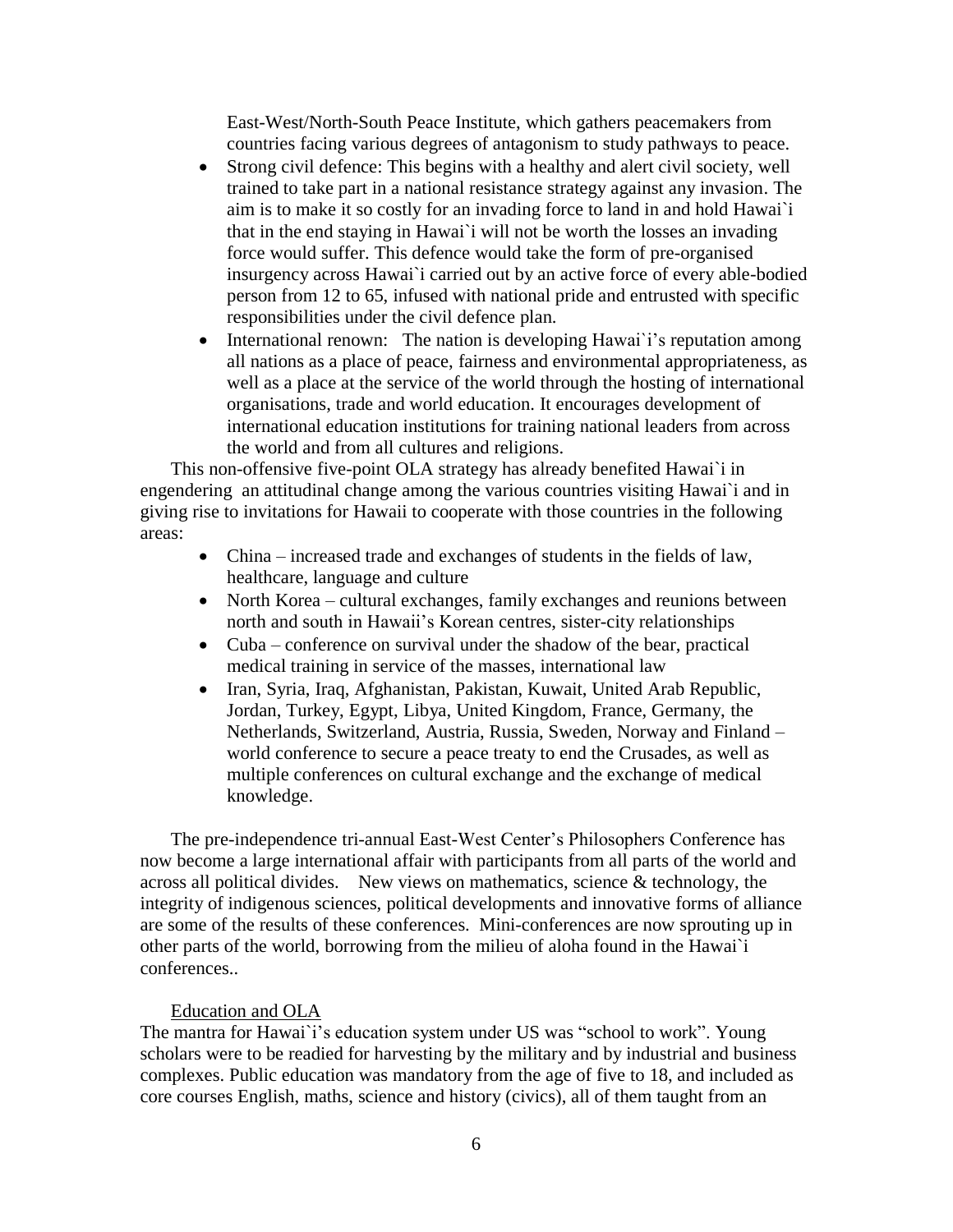American-Western perspective. Achievement was measured through standardised US examinations, geared towards middle North America.

Today, schools have been revamped. Education is seen as a life-long process, beginning with the community baby shower festivities at which expectant mothers are invited to celebrate the coming of a child through a community *aha aina* (feast). At such gatherings, women are encouraged to maintain healthy lifestyles, obtain prenatal care, form linkages with others in the community to share the psychological, financial and relational burdens of pregnancy, and to consider the many forms of childcare, ranging from adoption, to shared rearing, to respite services, etc. Churches have been major supporters of these voluntary festivities. Wai`anae's programme logo, "every new birth is a joy", is aimed at encouraging mothers, often without benefit of marriage and criticised or shunned by family, to join in the celebrations and to share their burdens with others wanting to help. These celebrations have found both pro- and anti-abortion groups working side-by-side to provide parents with real opportunities to bring babies to term and support the child after birth.

Postnatal medical services are made available, helpers are assigned for follow-up and other support is provided to mothers or the primary care-givers of the child. Children are raised in an environment of shared activities, and can thus build social skills from an early age. Mothers generally volunteer and receive training for these community services.

As each child enters primary school, they are already familiar with social interaction. Their special needs are quickly identified and addressed. Every effort is made to keep every child in the main school population as they receive education. Children are used, especially because of their well-developed social skills, to assist in the teaching and caring of other children. Inappropriate conduct is immediately recognised and addressed.

Reading is heavily stressed from a very young age, following a philosophy that from zero to eight, a child should learn to read, and after that, read to learn.

Teachers are also encouraged to watch for the special talents and gifts of children, and begin to set forth educational programmes based on those gifts. The experience has shown that gift-based education, individualised for each student, is far more effective both in terms of the general happiness of each scholar and of the standardised scores as measured against US students'. The system of grade levels has been abandoned: the earlier system of A, B, C, D and F has been changed to pass or not yet passed. The school campus has been expanded to include the community, and it is not unusual to find students actually "in school" throughout the community, whether on beaches surveying the tides against the moon cycle, in the mountains engaged in an archaeological dig, or talking to a priest, imam, rabbi, *kahuna* or monk as part of their studies of comparative religions in the community.

Public education is mandatory from ages five to 18, with special exemptions for release after age 12. Generally, these exemptions are made because the student will be travelling, going on to higher education or has selected specialised training in a programme not available in the public education system.

Education is considered lifelong, and the policy is to provide "adult education" courses as much as possible. Volunteers are welcome and are encouraged to teach such courses.

Healthcare and OLA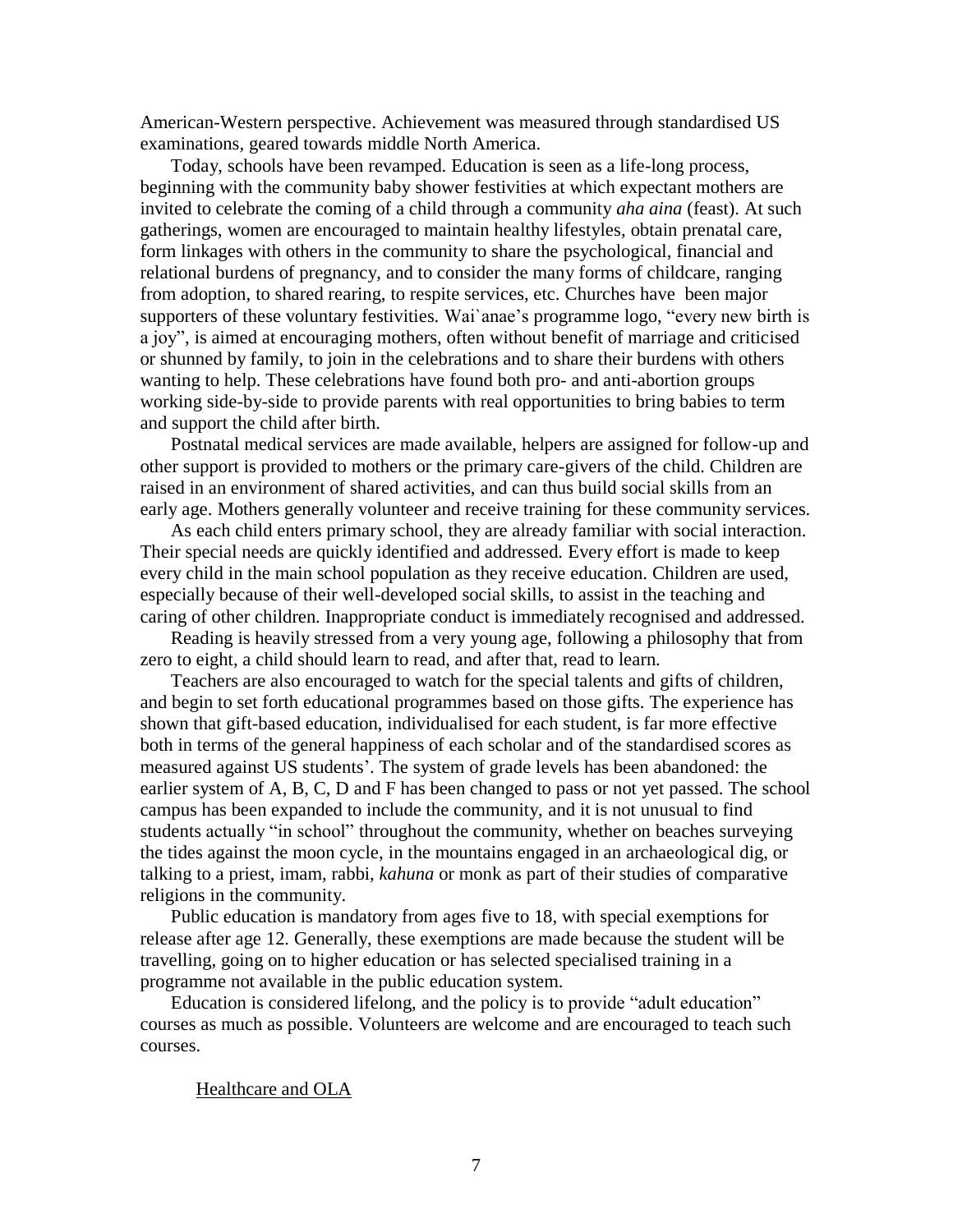Wai`anae seems to be a walking and cycling region, with some public transport (bus and ferry) and a few vehicles, generally at least one per household. No new car is brought on to the islands until a used car is returned to the manufacturer. The same applies to other major appliances and car parts. All school buses have been retired, and students are expected to get to school by walking, cycling or taking public transport. School is never more than five miles from one's home. Jogging to and from school has become a fad.

Every house seems to have a garden, and for those in apartments there are common areas where community gardens flourish. Large circular fish tanks, twelve feet in diameter, are powered by solar air-pumps, which circulate the water, while well-placed air-stones act as biofilters, allowing for controlled algae growth to balance water quality and allow the fish to thrive. The filtered waste is carried into gardens by water and is used in the growing of fruit trees, vegetables and herbs.

The mountains, valleys and seashores resound with activity.

One could easily think one were in China, given the slow, graceful and methodical practice of tai chi, chi kung, luk tong ken, baduanjin and other forms of exercise and meditation evident in the mornings and evenings along the seashores, in public parks or in family yards and on porches. In the afternoons, more active sports are a daily affair, ranging from organised soccer teams and baseball, to indoor or outdoor badminton, volleyball, basketball and tennis. And ever-present drumbeats fill the air, signalling the Hawaiian hula, that union of spirit and body in motion, which is performed whenever a group or *halau* come together in homes and parks.

The medical and mental healthcare system in Hawai`i is relatively small for the size and age of the population. This contrasts markedly with earlier times when care services were in great demand and were based on fees for specific services. That financing structure bankrupted the health system. Pharmaceutical companies made large sums, as did insurance companies and health management organisations (HMOs). However direct service providers found great difficulty in remaining in the medical field given reduced reimbursement rates, authorisations for services controlled by HMOs or government agencies, and continued scrutiny and paperwork so burdensome that eventually expenses outstripped practice revenues. Direct service providers from medical doctors to nurses to case managers and administrators left the field in quest of a more sane system of care.

People began to ask why the system rewarded illness rather than health. Why was there a constant rejection of death, rather than acceptance? Why were so many funds directed at caring for the ill, and so few for keeping the healthy well? Why had there been such recourse to treating illness as a solution for wellness? What had happened to ancestral practices for maintaining good health?

Old and new ideas emerged from these questions: Work is medicine! Live and eat as your ancestors did! Your medicine chest is in your backyard, care well for it! Harmonise your spiritual and physical self! Accept the seasons of life gracefully! Aloha in the healing art is not the complete solution, but is a necessary part of it! Use it or lose it! An ounce of prevention is worth a pound of cure!

The financial breakdown of the medical model of healthcare resulted in the increased practice of wellness. A change in the philosophy of life and nature occurred, in turn engendering new respect for the environment and man's relationship with nature. Physical fitness was heavily promoted from the national defence and security perspective, by education institutions and by the health sectors. Fitness was sought not only through